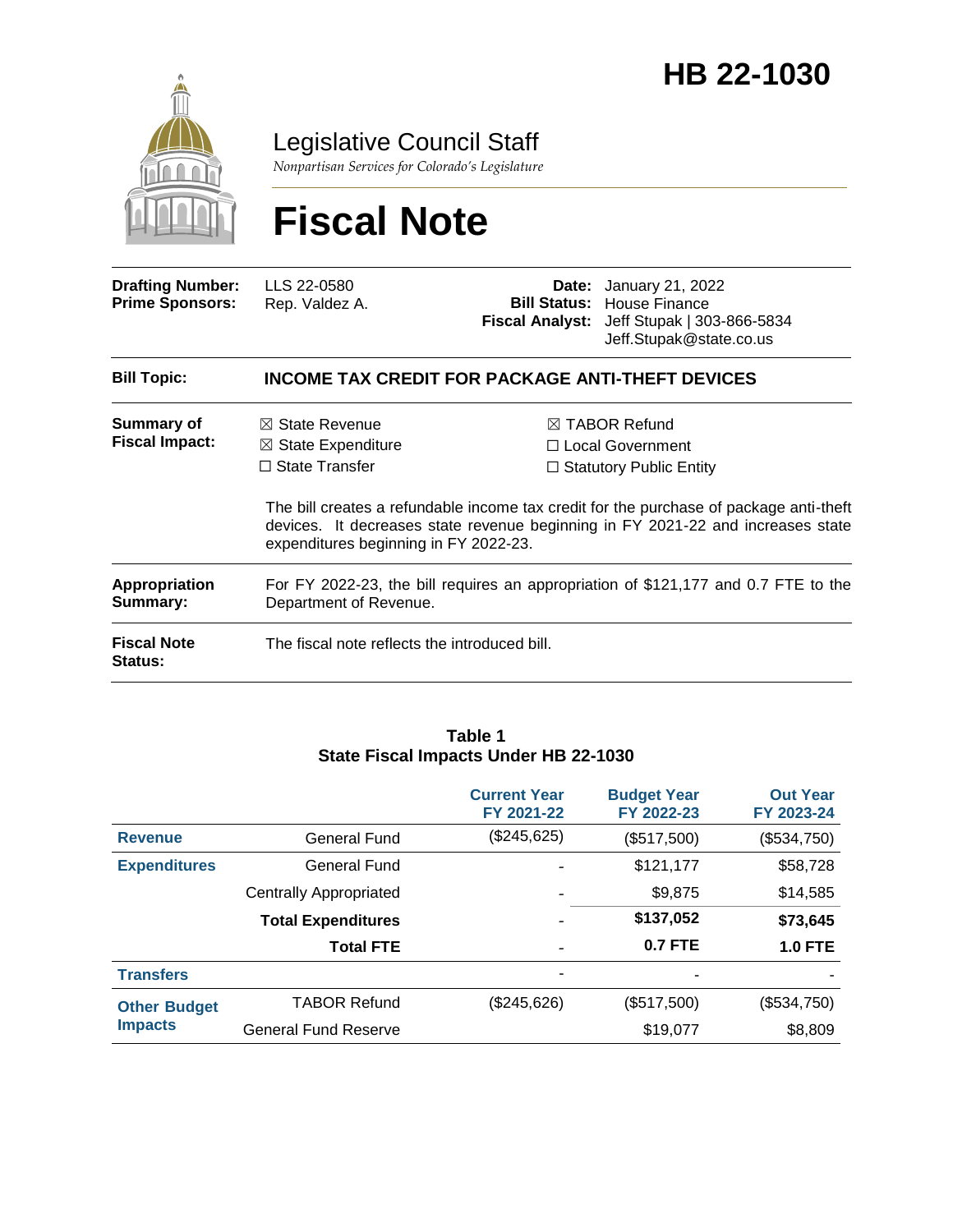Page 2

## January 21, 2022 **HB 22-1030**

## **Summary of Legislation**

The bill creates a refundable income tax credit for tax years 2022, 2023, and 2024 for eligible individuals or package delivery companies. The credit can be claimed in an amount equal to the claimant's cost for purchasing a package anti-theft device during the tax year, up to \$75. The credit may be claimed by an individual who has filed a police report for a stolen package and subsequently purchases a package anti-theft device or by a package delivery company who donates a package anti-theft device to such a person.

## **Assumptions**

There are various estimates for the percentage of individuals who have had a package stolen in the previous 12 months, ranging from under 20 percent to over 50 percent depending on the source. However, this tax credit is only available to individuals who also report a package as stolen to the police and subsequently purchase a package anti-theft device.

According to data from the Denver Police Department (DPD), 1,356 individuals, or about 0.2 percent of the city's population, reported the theft of a package in 2021. This fiscal note assumes that individuals across the state report package thefts at a similar rate, equaling about 10,940 individuals reporting package thefts in 2021 across the state. According to data from the DPD, reports of package theft increased by 3.4 percent in 2021 over 2020. As such, this fiscal note assumes that the number of individuals reporting package thefts will increase by 3.4 percent in 2022, 2023, and 2024.

As discussed above, only individuals who also purchase a package anti-theft device are eligible for this tax credit, and these devices are largely designed to occupy an individual's front porch. According to data from Parcel Pending, roughly 40 percent of package thefts occur from apartment buildings, where individual recipients are unlikely to be able to utilize a package anti-theft device. As such, this fiscal note assumes that only 60 percent of individuals that report a package theft will obtain a package anti-theft device or have a package anti-theft device donated to them by a delivery company. This results in approximately 6,790 applicants for the tax credit in tax year 2022, 7,010 in 2023, and 7,250 in 2024.

Additionally, locking package anti-theft devices tend to cost at least \$100. As such, this fiscal note assumes that every individual will claim the full \$75 tax credit in this bill.

## **State Revenue**

The bill is expected to decrease state revenue by \$254,625 in FY 2021-22 (a half-year impact), by \$517,500 in FY 2022-23, by \$534,750 in FY 2023-24, and by \$271,875 in FY 2024-25 (a half-year impact). The bill decreases revenue from income taxes, which are subject to TABOR. Taxpayer and revenue estimates are presented on a tax year basis in Table 2 and on a fiscal year basis in Table 3.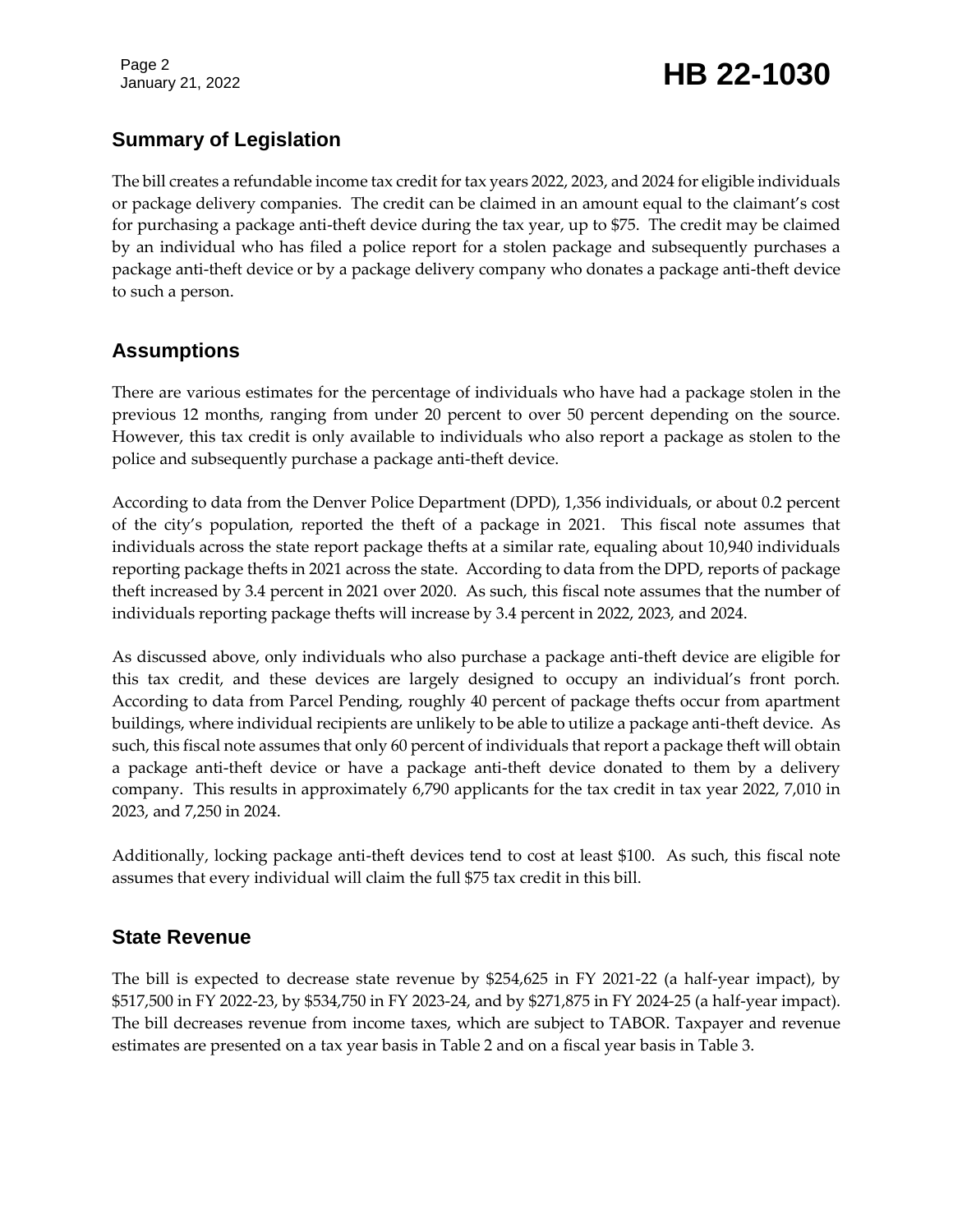**Table 2 Revenue Impacts by Tax Year Under HB 22-1030**

| <b>Tax Year</b>             | 2022        | 2023        | 2024        |
|-----------------------------|-------------|-------------|-------------|
| <b>Eligible Population</b>  | 6,790       | 7,010       | 7,250       |
| Credit Amount               | \$75        | \$75        | \$75        |
| <b>Total Revenue Impact</b> | (\$509,250) | (\$525,750) | (\$543,750) |

**Table 3 Revenue Impacts by Fiscal Year Under HB 22-1030**

|         | FY 2021-22* | FY 2022-23  | FY 2023-24  | FY 2024-25* |
|---------|-------------|-------------|-------------|-------------|
| Revenue | (\$254,625) | (\$517,500) | (\$534,750) | (\$271,875) |

*\* Fiscal year impacts comprise half-year impacts for each of the two component tax years.* 

## **State Expenditures**

The bill increases state expenditures in the Department of Revenue by \$130,944 in FY 2022-23 and \$73,645 in FY 2023-24 through FY 2025-26 from the General Fund. Expenditures are shown in Table 2 and detailed below.

#### **Table 4 Expenditures Under HB 22-1030**

|                                           | FY 2022-23 | FY 2023-24     |
|-------------------------------------------|------------|----------------|
| <b>Department of Revenue</b>              |            |                |
| <b>Personal Services</b>                  | \$31,960   | \$50,978       |
| <b>Standard Operating</b>                 | \$945      | \$1,350        |
| Capital Outlay                            | \$6,200    |                |
| GenTax Programming                        | \$18,000   |                |
| Computer and User Acceptance Testing      | \$46,490   |                |
| Tax Form Changes                          | \$17,182   |                |
| Data Reporting                            | \$6,400    | \$6,400        |
| Centrally Appropriated Costs <sup>1</sup> | \$9,875    | \$14,585       |
| <b>Total Cost</b>                         | \$137,052  | \$73,313       |
| <b>Total FTE</b>                          | 0.7 FTE    | <b>1.0 FTE</b> |

<sup>1</sup> *Centrally appropriated costs are not included in the bill's appropriation.*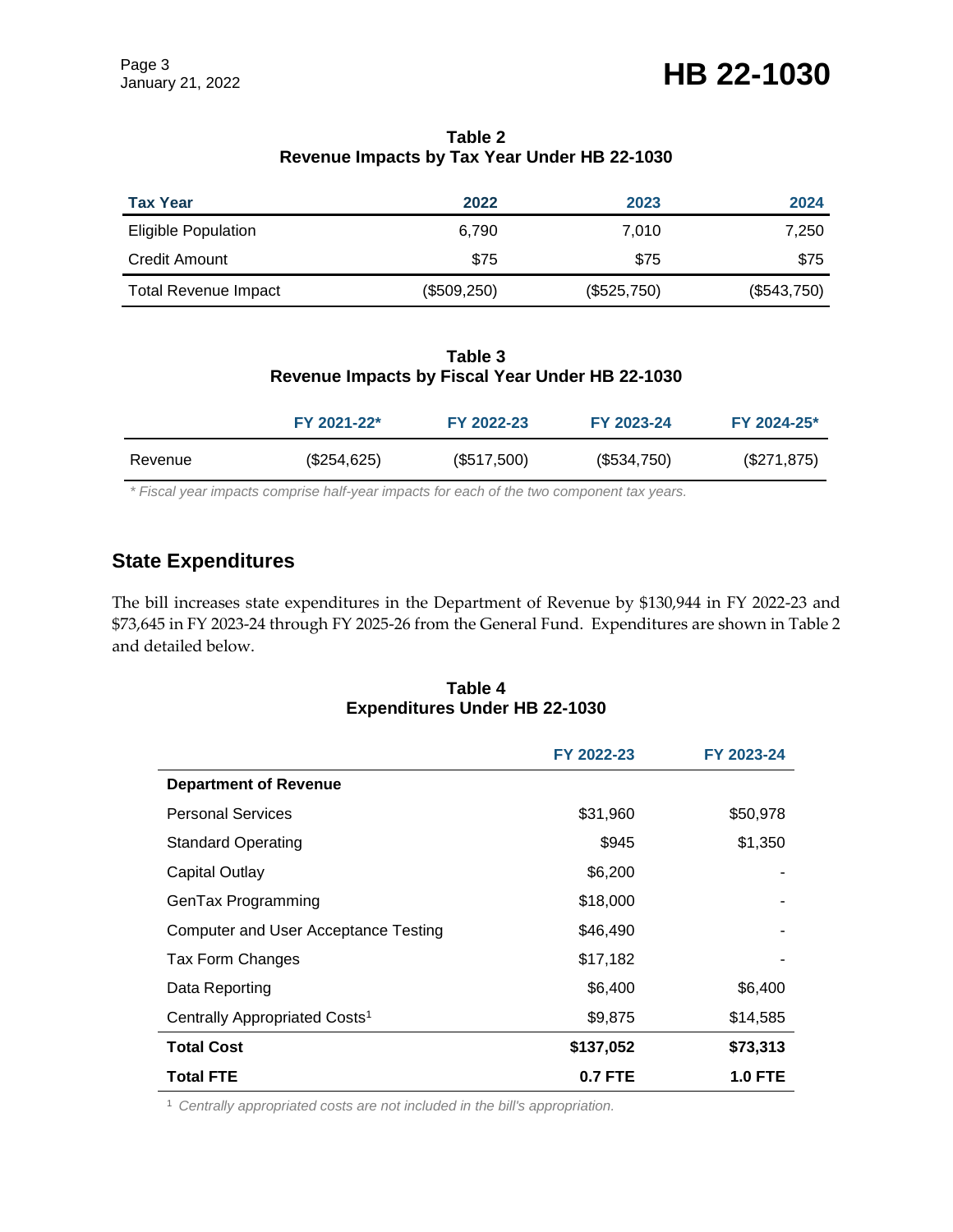Page 4

## January 21, 2022 **HB 22-1030**

**Department of Revenue.** The Department of Revenue (DOR) will require an additional 0.7 FTE tax examiners in FY 2022-23 and 1.0 FTE tax examiners in FY 2023-24 and subsequent years. The tax examiners are necessary to process and review additional returns claiming the new tax credit and to resolve errors in returns.

- **Computer programming and testing.** For FY 2022-23 only, the bill will require changes to DOR's GenTax software system and additional testing. Changes are programmed by a contractor at a cost of \$225 per hour. Approximately 80 hours of computer programming will be required to implement this bill, totaling \$18,000. Additional computer and user acceptance testing are required to ensure programming changes are tested and functioning properly, resulting in an additional \$46,400 in expenditures by the department.
- **Tax form changes.** The bill requires \$17,182 in expenditures in FY 2022-23 to implement tax form changes and document management. These expenditures will take place in the Department of Personnel and Administration using reappropriated funds from the DOR.
- **Data reporting.** Beginning in FY 2022-23, the Office of Research and Analysis within DOR will expend \$6,400 each year to collect and report data on the new tax credit.

**Centrally appropriated costs.** Pursuant to a Joint Budget Committee policy, certain costs associated with this bill are addressed through the annual budget process and centrally appropriated in the Long Bill or supplemental appropriations bills, rather than in this bill. These costs, which include employee insurance and supplemental employee retirement payments, are shown in Table 4.

## **Other Budget Impacts**

**TABOR refunds.** The bill is expected to decrease the amount of state revenue required to be refunded to taxpayers by the amounts shown in the State Revenue section above. Because TABOR refunds are paid from the General Fund, decreased General Fund revenue will lower the TABOR refund obligation, but result in no net change to the amount of General Fund otherwise available to spend or save.

**General Fund reserve.** Under current law, an amount equal to 15 percent of General Fund appropriations must be set aside in the General Fund statutory reserve beginning in FY 2022-23. Based on this fiscal note, the bill is expected to increase the amount of General Fund held in reserve by \$19,077 in FY 2022-23 and \$8,809 in FY 2023-24, which will decrease the amount of General Fund available for other purposes.

## **Effective Date**

The bill takes effect upon signature of the Governor, or upon becoming law without his signature.